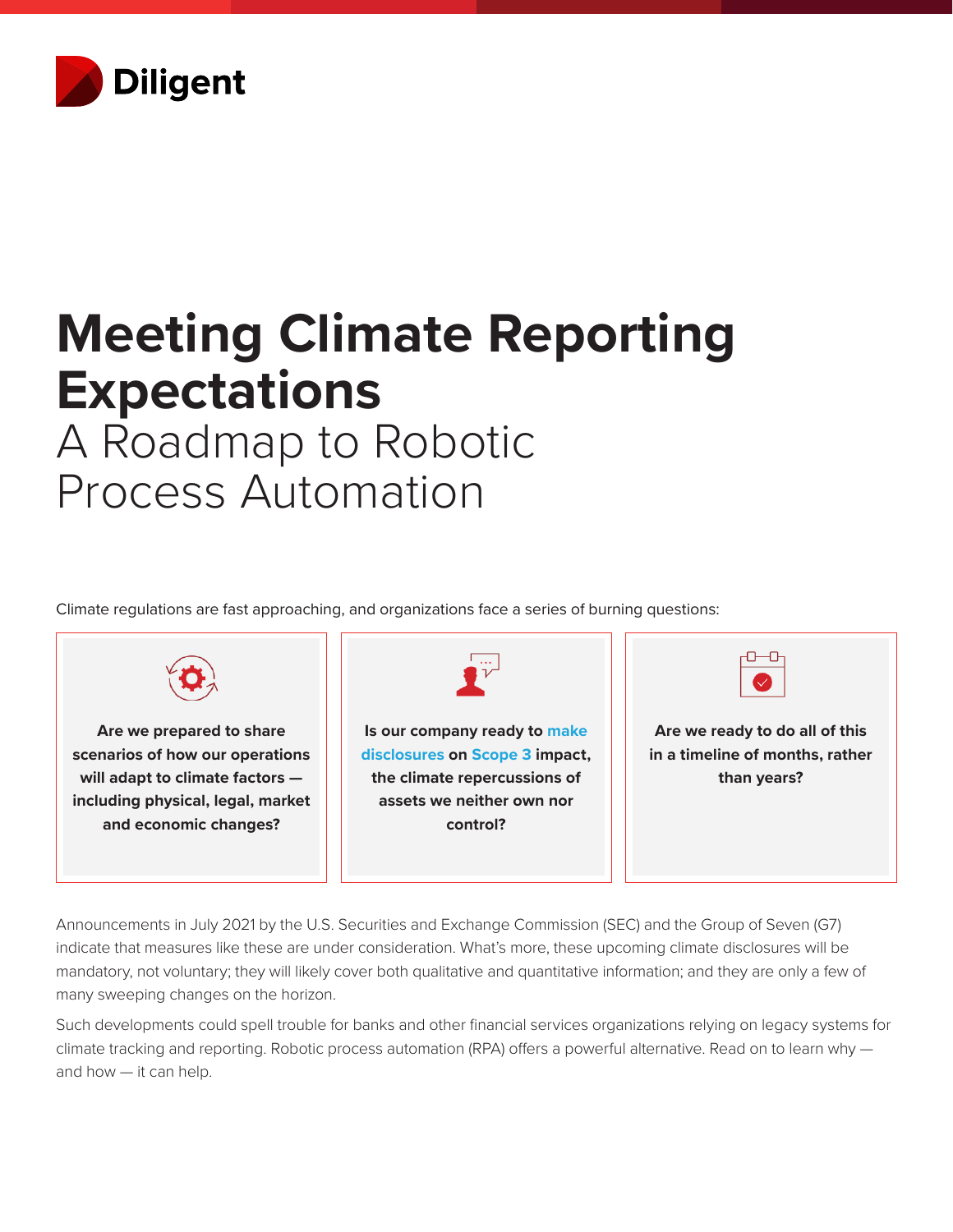

### **The Growing Intersection Between Climate and Finance**

While sectors like mining, manufacturing, and oil and gas are often the first to come to mind when thinking about climate regulations and impact, financial services organizations — particularly banks — should be included on this list as well.

As just one example from the regulatory side, the [European Union's](https://insights.diligent.com/esg/sfdr-disclosure-requirement-questions/) new [Sustainable Finance Disclosure Regulation](https://insights.diligent.com/sfdr/everything-you-need-to-know-about-sfdr-disclosures/)  [\(SFDR\)](https://insights.diligent.com/sfdr/everything-you-need-to-know-about-sfdr-disclosures/) requires investment companies to report the sustainability of the companies in which they are invested. Meanwhile, supervisors and regulators have been [working collaboratively](https://home.kpmg/xx/en/home/insights/2020/05/embedding-esg-into-banks-strategies.html) in efforts such as the Network for Greening the Financial System.

In terms of internal efforts, Bloomberg reported in August that [20 major European banks](https://www.bloomberg.com/news/articles/2021-08-19/banker-bonuses-tied-to-esg-metrics-are-on-the-rise-in-europe) had, or were working on, models linking staff remuneration to sustainability metrics, in concert with anticipated requirements to add environmental, social and governance (ESG) risks to pay guidelines. In a [KPMG survey,](https://home.kpmg/xx/en/home/insights/2020/05/embedding-esg-into-banks-strategies.html) nearly three-quarters of the global banking CEOs said they believed that their ability to anticipate and navigate the shift to a low-carbon, clean-technology economy would be critical to their future growth.

### **Thinking about climate is nothing new for the financial services sector. Large banks and other organizations have long been tracking:**



**The climate impact of their operations,** such as the energy use of their buildings and the carbon footprint of their business travel



**The climate impact of their investment decisions,** from funding green projects to choosing to keep fossil fuel companies in their portfolios



**The climate impact of their business operations,** — for example, issuing a construction loan for a coal plant vs. for a wind farm

#### **Many financial services organizations have been acting proactively on climate through:**



**Offering climate-focused investment products,** like

sustainable exchangetraded funds

**Moving toward sustainable banking "green" underwriting,** where lending terms are linked to sustainability metrics



**Issuing "green" and "blue" bonds,** that finance activities with environmental benefits

Banks are already familiar with climate issues. Operating in one of the most highly regulated industry sectors in the world, they also have incredibly sophisticated monitoring and reporting systems in place.

So why the sudden urgency to digitally transform climate reporting?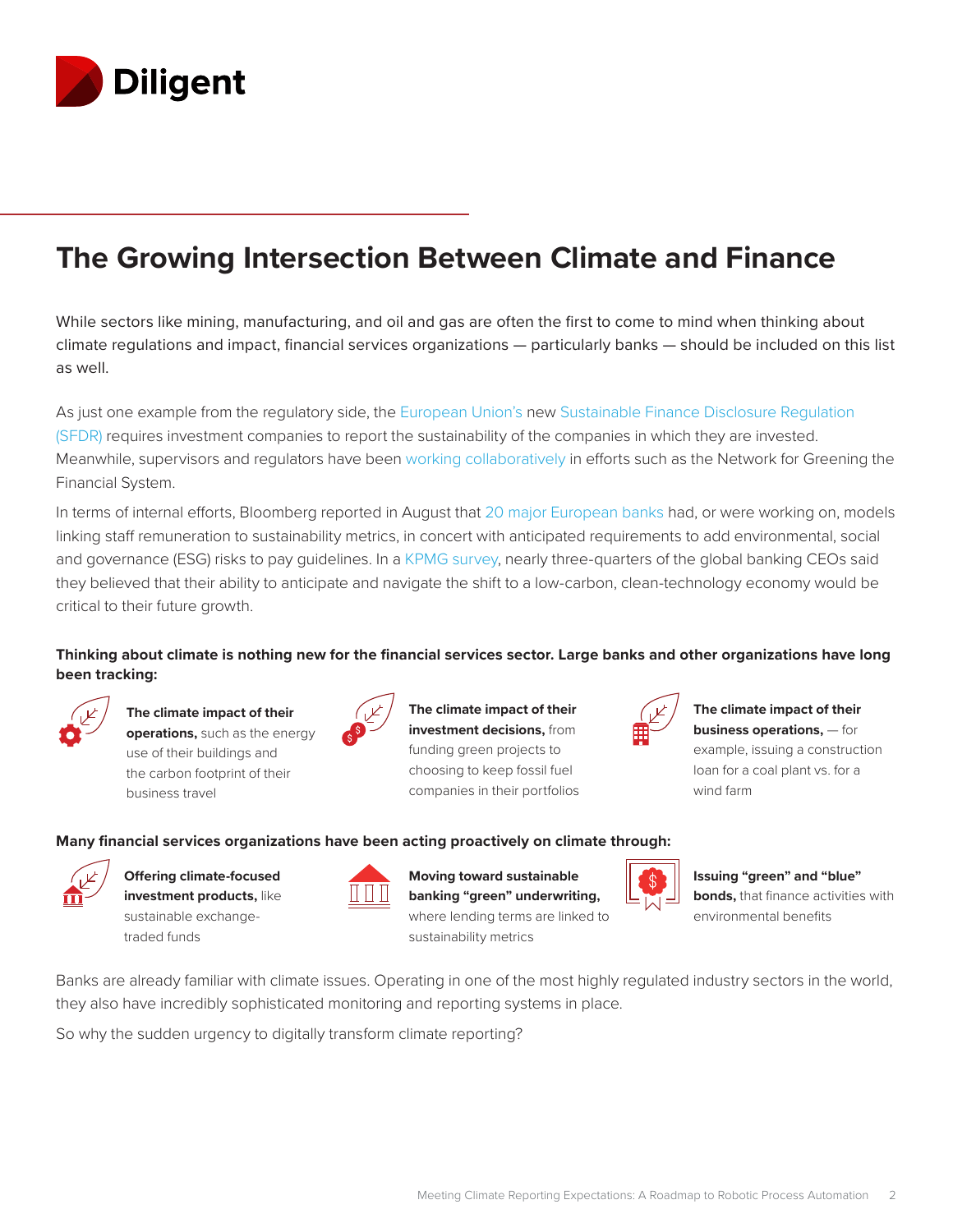

### **Legacy Systems Can't Connect the Dots — or Keep Up with Change**

Many climate-reporting systems used by financial services organizations today are homegrown, several years old and highly specialized. It's difficult to add in new features and functionality as reporting demands evolve. Furthermore, few of these tools are capable of linking climate data to the commitments made across investment portfolios or expressed in marketing materials. This information exists in separate and disconnected systems.

"The importance of centralizing your climate data can't be overstated – the core benefit being able to 'collect once, reuse many times.' Demands from regulators will continue to grow and change, and shareholders and investors already have their own differing demands, which further complicates matters. Overloading high-value staff with the collection, aggregation and calculation of climate data for multiple frameworks using traditional workflow systems or spreadsheets is riskier and more error-prone than ever before. Only a purpose-built data collection tool designed for the evolving nature of climate reporting will suffice."

#### **Adrian Fleming,**

ESG Commercial Director, Diligent

### **Where Legacy Systems Fall Short**

۱ę

Climate reporting requires a flexible, forward-looking system capable of handling diverse requirements. Legacy systems fall short in a number of ways:

- **O** They are cumbersome, slow and unable to interact with other systems or keep up with new ways of working.
- $\bullet$  They are siloed, with different functionalities residing in different areas of the system.
- $\bullet$  They often don't have the functionality to keep abreast of the latest news and regulations, and don't provide insight into how peers and competitors are performing.
- $\bullet$  They fail to keep pace with the growing volume of disclosure demands and reporting requirements.
- **O** They can be expensive and time-consuming to run, diverting valuable organizational resources away from more important matters.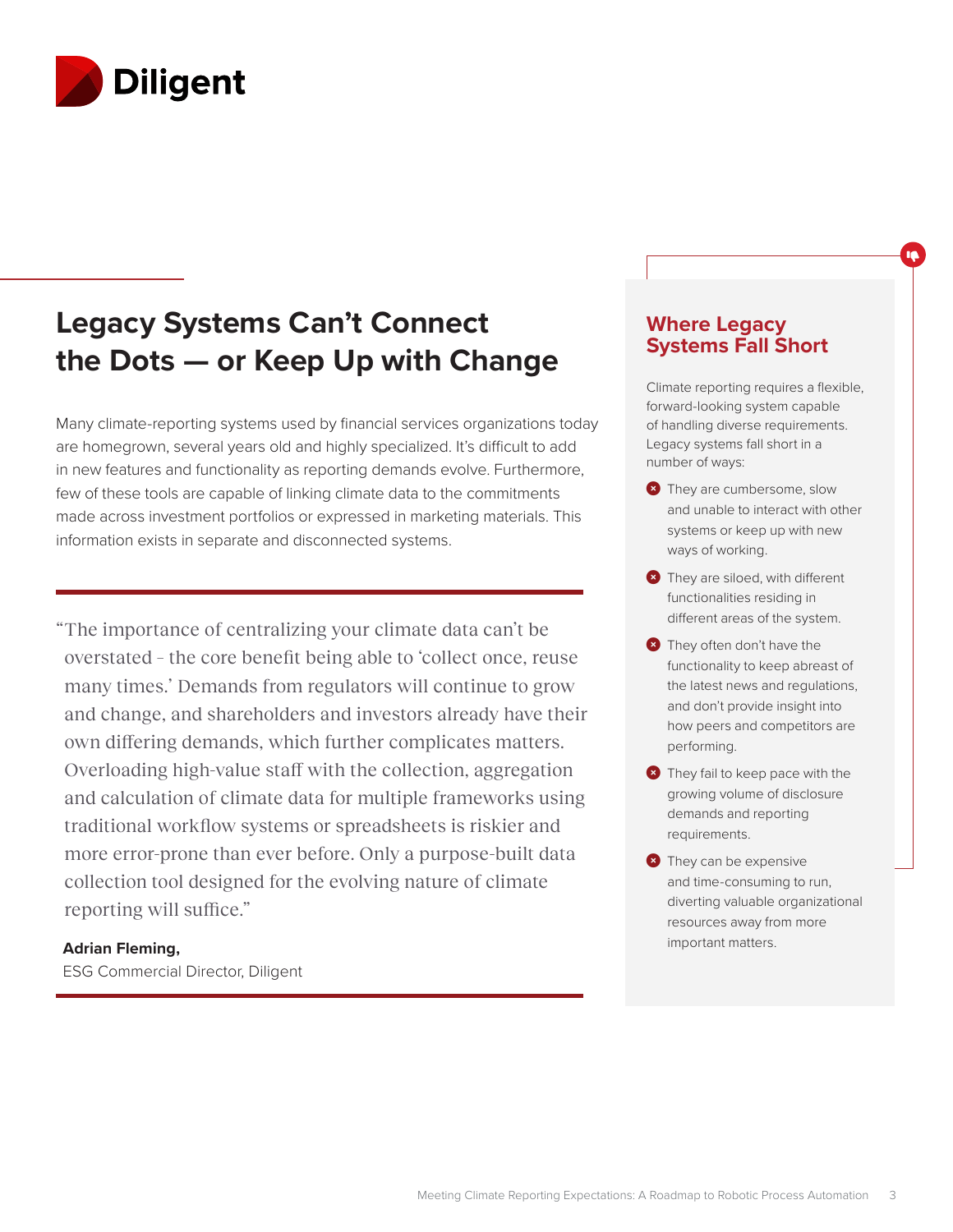

To understand why such inflexibility and disconnection are a problem, it's helpful to look at the Task Force for Climaterelated Financial Disclosures (TCFD).

TCFD standards for climate reporting are increasingly popular worldwide and represent a new approach. The [G7](https://insights.diligent.com/esg/climate-disclosure-trends/)  [measures](https://insights.diligent.com/esg/climate-disclosure-trends/) mentioned above follow TCFD recommendations, and many governments worldwide are already adopting this framework, including New Zealand, Switzerland, the U.K., China, Australia and Hong Kong. Moreover, TCFD recommendations go beyond metrics and targets to encompass governance, strategy and risk management.

Investors are requesting data of similar scope and detail as well. Whereas previously a few statistics related to energy savings and recycling may have satisfied questions about sustainability, now investors want a more holistic view of how climate links to corporate strategy and risk, with rigorous detail and tangible progress linked to promises.

Do new portfolio investments meet SFDR guidelines? How does a new green bond or sustainable lending product impact overall corporate risk? Have shifts in return-to-work commutes and leasing arrangements altered the company's climate impact?

To answer questions like these confidently, banks need to be able to close the data gaps between what they say they're doing and what they're actually doing when it comes to climate. They need to connect the dots between climate and business strategy. Finally, they must be able to adapt swiftly to a growing volume of disclosure demands and reporting requirements — while maintaining accuracy, productivity and efficiency.

**Because legacy systems weren't built for such work, this is where robotic process automation (RPA) comes in.**

"You're going to need to be reporting on this for years to come, and reporting at an even more detailed level."

**Matt DiGuiseppe**

Vice President of Research & ESG, Diligent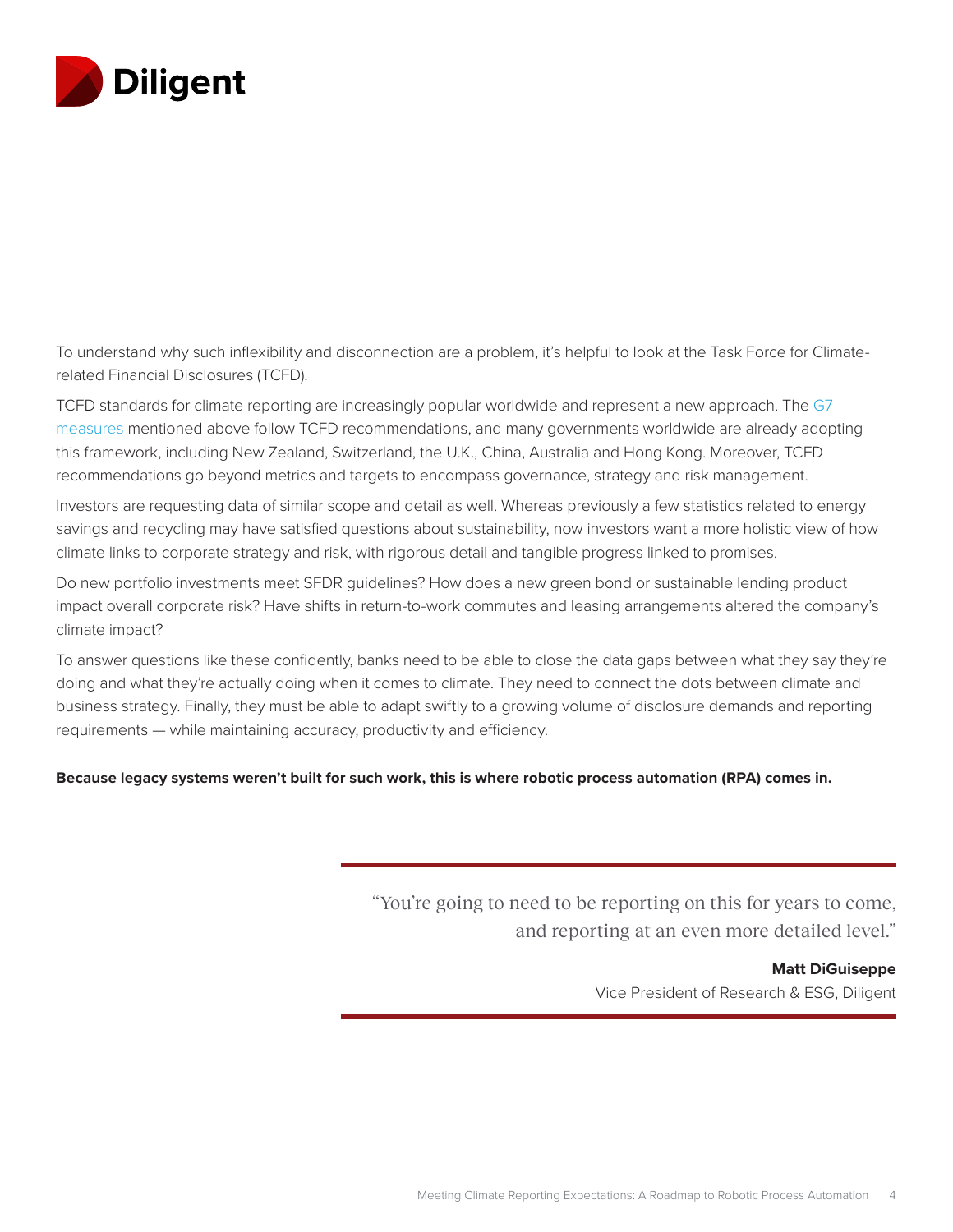

### **RPA Rises to the Challenge**

#### **How does robotic process automation (RPA) accommodate the evolving demands of climate reporting?**

First, RPA automates time-intensive and repetitive tasks — a big plus for increasing productivity and reducing human error. RPA runs data access, reporting and remediation tasks from end to end. Moreover, it does so as a layer across systems, bringing old and new together so organizations can leverage their legacy technology rather than adding on more systems or rebuilding their infrastructure from scratch.

RPA [enables integration](https://www.thinkautomation.com/eli5/an-automation-glossary/) across departments and systems — take, for example, the many teams involved in issuing a green bond or managing a sustainabilityfocused exchange-traded fund (ETF). RPA [facilitates workflows](https://www.thinkautomation.com/eli5/an-automation-glossary/), the series of tasks or processes that take a given job from start to completion. In a bank's climate activities, this could involve the processes involved in evaluating the carbon footprint of a facility or portfolio company or underwriting a "green" lending product.

For linking climate reporting to actual climate-related activities across operations, RPA empowers banks to deliver information in real time from a centralized resource with consistent rules — increasing both productivity and accuracy. Meanwhile, financing teams can refocus their time and attention on activities that require professional judgment, like taxation and balance sheet reporting and more complex budgeting and analysis.

A roadmap follows for where and how banks can integrate RPA into their ESG operations for greater visibility with respect to compliance and risk.

### **RPA 101**

#### **Robotic process automation**

ஞ்

**(RPA)** is technology that makes it easy to [build, deploy and manage](https://www.uipath.com/rpa/robotic-process-automation) the software bots that automate repetitive tasks, such as [chatbots,](https://www.thinkautomation.com/eli5/an-automation-glossary/) web crawlers and rule-based automation bots. RPA, like most automated processes, runs on rulebased logic, the use of human-made rules to run desired actions.

**RPA often works in tandem with artificial intelligence (AI)**, [the](https://www.britannica.com/technology/artificial-intelligence)  [ability of a computer or computer](https://www.britannica.com/technology/artificial-intelligence)[controlled robot](https://www.britannica.com/technology/artificial-intelligence) to perform tasks commonly associated with intelligent beings, and machine learning (ML), [a type of AI](https://www.expert.ai/blog/machine-learning-definition/) that automatically learns from and improves from experience. Both AI and ML operate via algorithms, [sets](https://dzone.com/articles/exploring-ai-algorithms#:~:text=In%20machine%20learning%2C%20an%20algorithm,it%20learn%20on%20its%20own.&text=artificial%20intelligence%3A%20algorithms.-,In%20machine%20learning%2C%20an%20algorithm%20is%20a%20set%20of%20rules,it%20learn%20on%20its%20own)  [of rules](https://dzone.com/articles/exploring-ai-algorithms#:~:text=In%20machine%20learning%2C%20an%20algorithm,it%20learn%20on%20its%20own.&text=artificial%20intelligence%3A%20algorithms.-,In%20machine%20learning%2C%20an%20algorithm%20is%20a%20set%20of%20rules,it%20learn%20on%20its%20own) given to an AI program to help it learn on its own.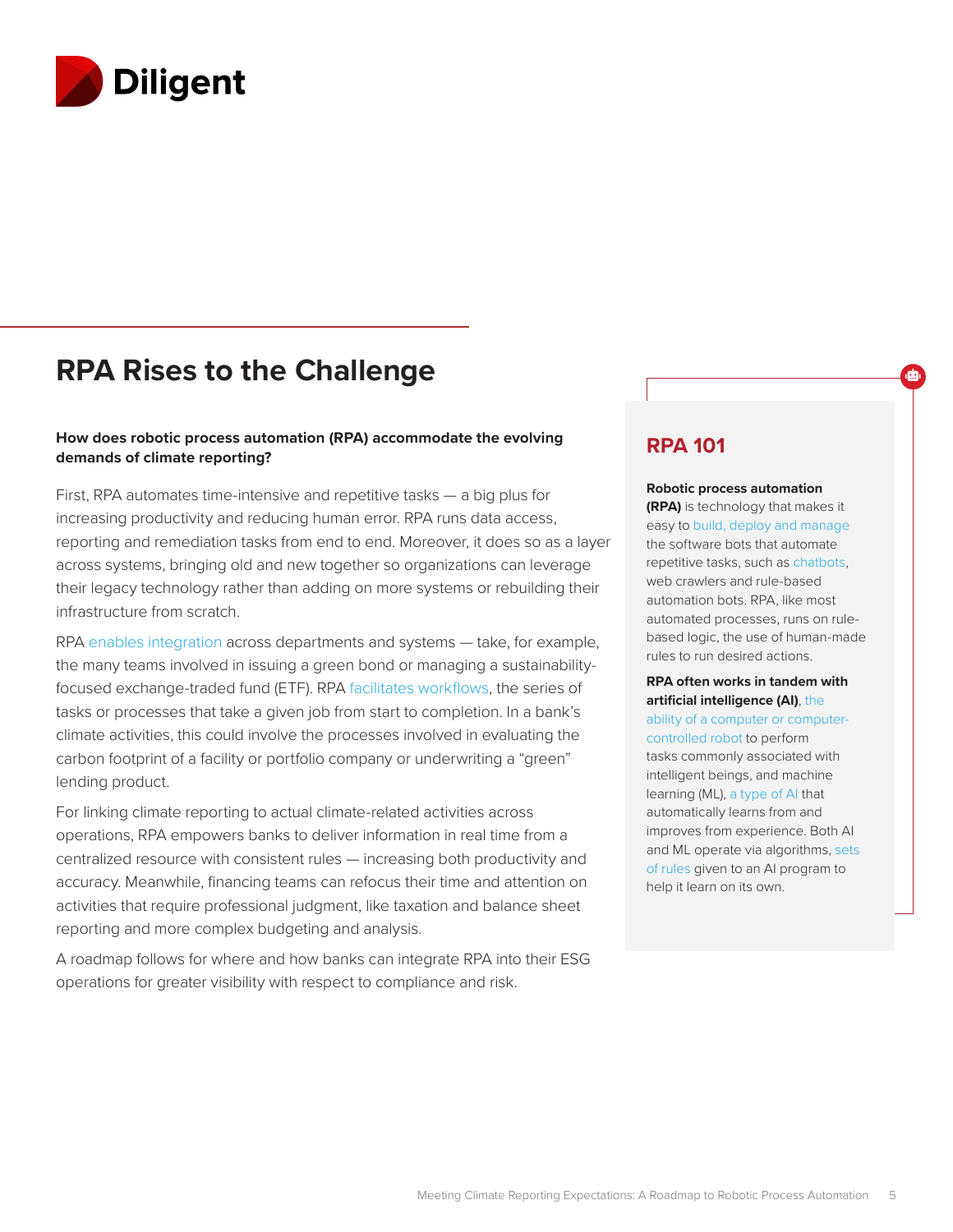

### **Understanding RPA Capabilities**

### $\vee$  $7K$

**Gathering, preparing and analyzing information:** Where do climate-related risks lie within your organization? Answering this question starts with collecting data, identifying its sources, standardizing its format for analysis and more. RPA streamlines the tedious process of extracting data across multiple systems and "cleaning it up" with minimal human intervention.

**Monitoring:** When are internal operations or customer risk scores exceeding climate performance, risk or control thresholds? RPA alerts you more swiftly than any human-powered processes. Simply create robots for key performance, risk and compliance indicators based on your organization's internal parameters and external compliance requirements — then set the bots free to detect any anomalies or red flags.



**Reporting:** RPA-powered dashboards and visualizations bring decisionmakers the right data at the right time. Boards and executives get the holistic, real-time insight they need for strategic decisions. RPA-powered reporting also makes financing teams happier by helping them shift attention toward tasks requiring deep interpretation and analysis — where they deliver the most value — instead of on the high-stress assembly of time-sensitive climate reports, disclosures and presentations.



**Acting:** With RPA, you can initiate an appropriate remediation workflow from any source, from digital records to the executive dashboard.



**Automating:** When RPA flags records, they automatically go to the right departments and decision-makers for human review and remediation. Any rules-based task that involves consistent and repeatable steps driven by templates, with data entered into specific fields, is a candidate for automation.

**Learning:** RPA supports advanced and predictive analytics, empowering banks to swiftly and effectively identify and act upon future trends.